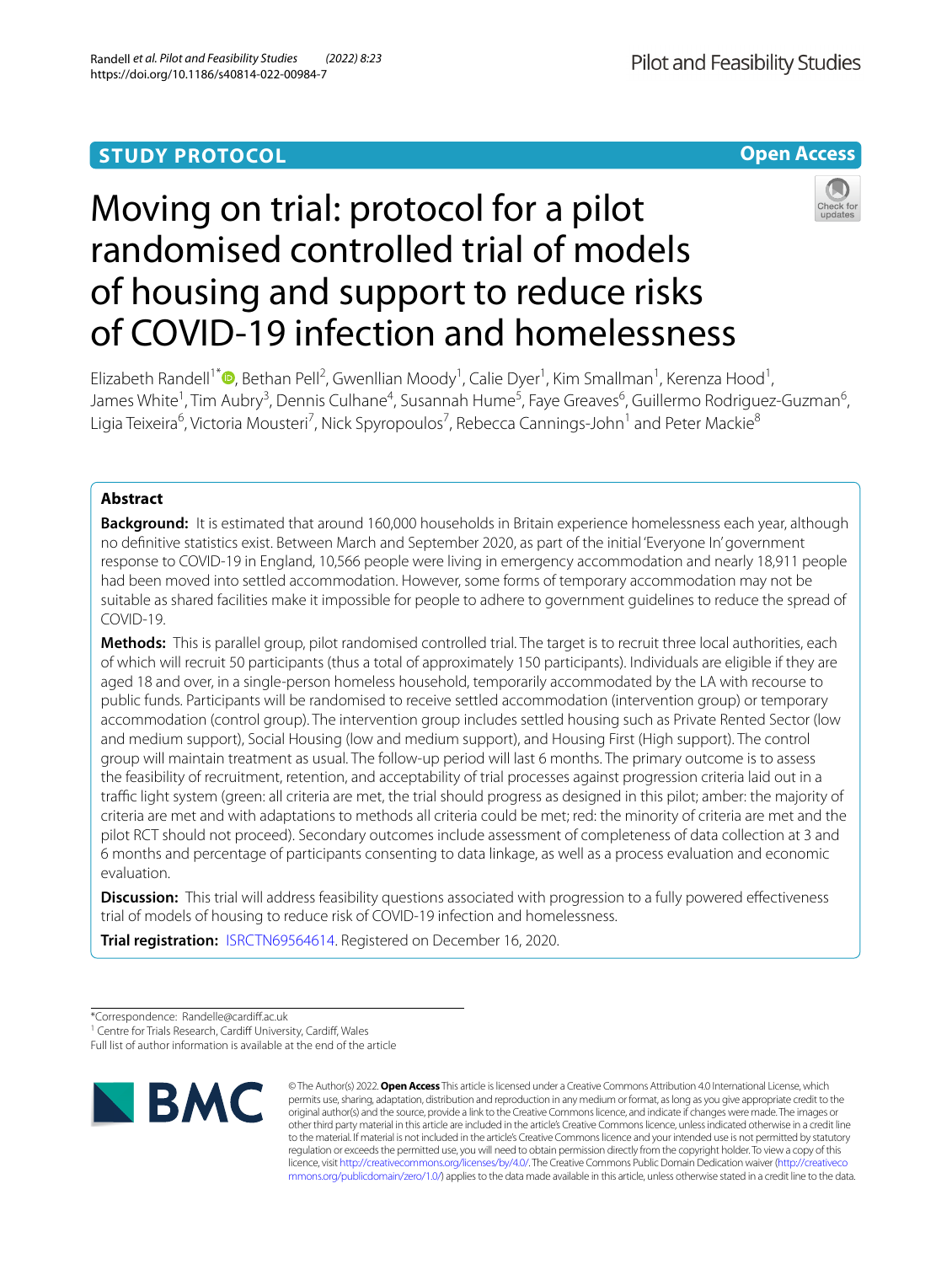**Keywords:** Homelessness, Pilot, Randomised controlled trial, COVID-19 infection, Housing stability, Temporary accommodation

# **Background**

No defnitive statistics exist, but it is estimated that around 160,000 households in Britain experience homelessness each year  $[1]$  $[1]$  $[1]$ . The onset of the COVID-19 pandemic elicited an historic swift and determined effort to ensure people were safely accommodated, constituting a signifcant departure from usual practice, particularly in England  $[2, 3]$  $[2, 3]$  $[2, 3]$  $[2, 3]$  $[2, 3]$ . The direction handed down from Ministers to local authorities in England at the outset (March 2020) was unambiguous that everyone should be accommodated and that provision should be single room wherever possible, and allow for social distancing in all cases  $[4]$  $[4]$ . The intention was to ensure everyone had space to self-isolate and to reduce the risk of transmission of COVID-19.

Whilst the major challenge was sourcing additional emergency accommodation, some existing temporary accommodation also had to be decommissioned or adapted. Changes introduced in this provision during the pandemic included shared rooms becoming single occupancy rooms, whilst some shelters were closed [[2](#page-7-1)]. Local authorities and their partners in national government, the third sector, Registered Social Landlords (RSL), and the private sector took swift action to commission a very wide range of new temporary accommodation, including hotels, B&Bs, holiday lets, university accommodation, and RSL properties. In England, between March and September 2020, as part of this initial 'Everyone In' government response to COVID-19, 10,566 people were living in emergency accommodation and nearly 18,911 people had been moved on to settled accommodation [\[5](#page-7-4)].

There is a government commitment to prevent people from going back to the streets including, potentially, through the re-opening of shelter-type accommodation [[4](#page-7-3)]. Such accommodation, including shared facilities, might make it impossible for people to comply with government social distancing advice. Moreover, new homelessness applications continue to be made to local authorities and the limited supply of settled accommodation means swift access to settled accommodation will not be possible for all households.

There is a danger that financial and operational pressures on local authorities (LAs) may lead to those housed during the pandemic, having to return to shelters and hostels and given shortages in supply of settled accommodation, stays in temporary accommodation are likely to be protracted for many people. This could make future outbreaks of COVID-19 potentially more likely, as well as failing to make an impact on the broader social and economic consequences of people experiencing homelessness.

LAs have a limited provision of settled accommodation, so assistance for people experiencing homelessness usually includes a long stay in temporary accommodation. That many homeless people are currently waiting to be housed means they can be randomly allocated to diferent housing solutions at scale quickly. The insights drawn from the short-term impacts of permanent housing can be used to inform other local authorities' responses to the challenges of COVID-19 and the cost-efectiveness of accommodation alternatives more broadly. Our established links with the UK government and the devolved administrations means these results can be disseminated at pace and at scale.

This protocol outlines a unique time limited opportunity to conduct the frst ever randomised controlled trial in the UK, to evaluate the feasibility and acceptability of randomising participants to Settled Accommodation (SA) or Temporary Accommodation (TA) with the aim of preventing COVID-19 infection and reducing housing instability for people experiencing homelessness in England. Including an embedded process and economic evaluation.

# **Methods**

# **Objectives**

The primary objectives are to assess the following:

- 1. The feasibility of recruiting local authorities and eligible participants.
- 2. Recruitment rates of participants and retention through 3 months and 6 months post-randomisation follow-up data collection.
- 3. The acceptability of the trial and its processes, including randomisation, to single homeless households and local authorities and their willingness to participate in a defnitive trial.

In addition, following secondary objectives will be addressed:

1. Adherence to the trial allocation, reach and fdelity (i.e. whether SA is delivered as intended, works as hypothesised, is scalable and sustainable).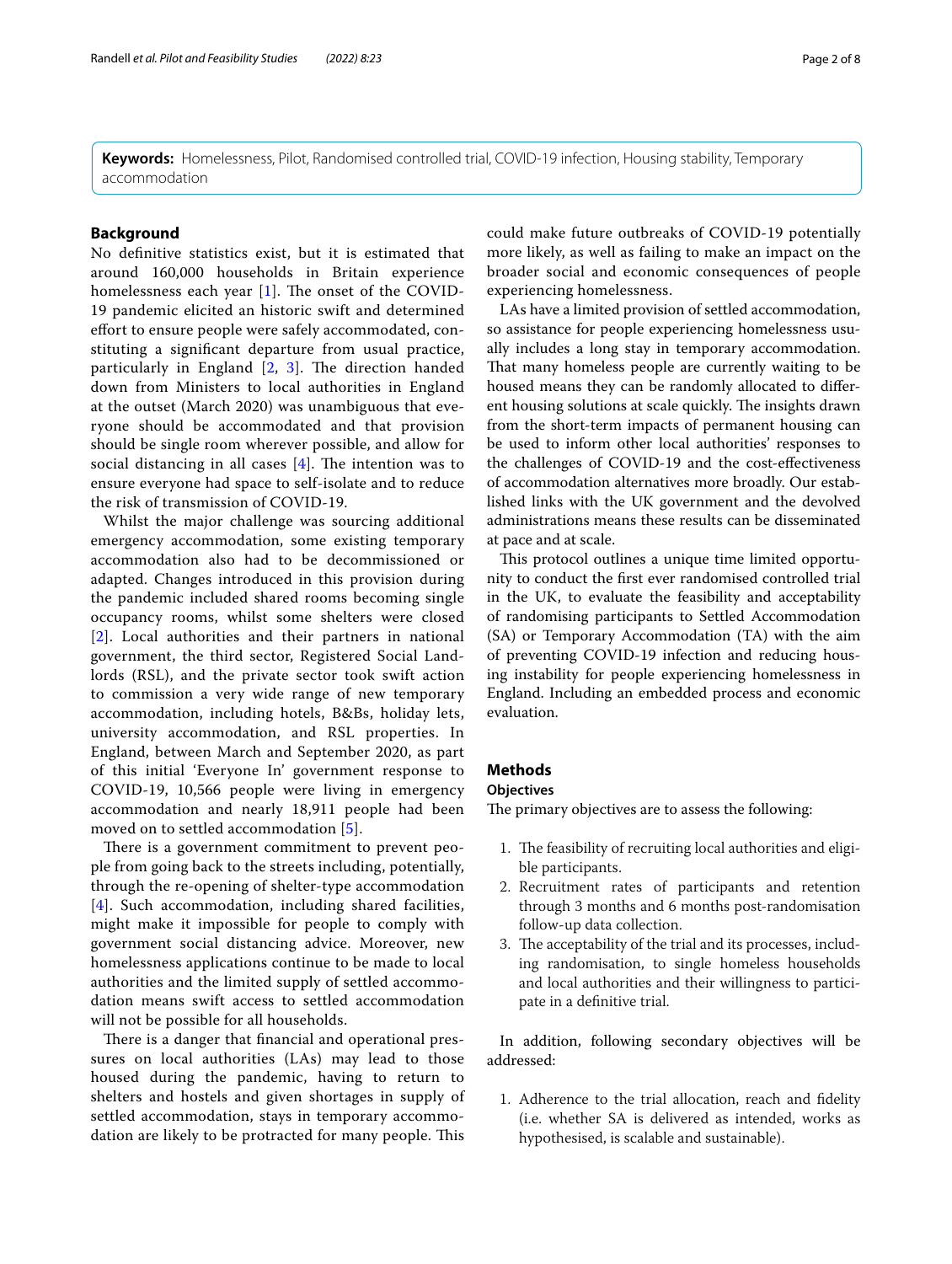- 2. The feasibility and acceptability of proposed outcome measures for a defnitive trial, including resource use and health-related quality of life data, as methods to measure efectiveness of the intervention and to conduct an embedded health economic evaluation within a defnitive RCT.
- 3. The feasibility and acceptability of linkage to routinely collected data within a defnitive RCT by assessing whether (a) participants are willing to consent for their data to be linked and (b) personal identifers can be linked to NHS Digital routine datasets.

### **Trial design**

This is a pilot randomised controlled trial, with embedded process and health economic evaluation. Single people experiencing homelessness, who have been temporarily accommodated by LAs in England will be randomised to receive Settled Accommodation or the comparator, Temporary Accommodation, provided by LAs. Both types of accommodation will vary by LA (Fig. [1\)](#page-2-0).

# **Trial setting**

The trial target is to recruit three local authorities in England, including London/Metropolitan Boroughs and District/unitary authorities, each recruiting 50 participants (thus a total of approximately 150 participants). The trial population will be representative of all single person households who have approached local authorities for homelessness assistance. Set-up involves coordination with local authority nominated staf, a presentation about trial aims and methods, fulflling requirements from the site (e.g. the signing of an agreement between the LA and Cardif University) and resolving queries. Relevant site staff are trained in their roles and responsibilities including passing on trial information to clients, eligibility criteria, and transferring data securely to Cardif University. A list of LAs taking part in the trial can be found at the ISRCTN repository (ISRCTN69564614).

# **Eligibility criteria**

Participants in the trial must be adults aged 18 and over, in a single person homeless household, temporarily accommodated by the LA. They will have recourse to public funds and be able to provide adequate informed consent to research participation (including competence in English at conversational level or higher).

Participants must not be in a multi-person homeless household, have no recourse to public funds, and will not be lacking in capacity to consent.

<span id="page-2-0"></span>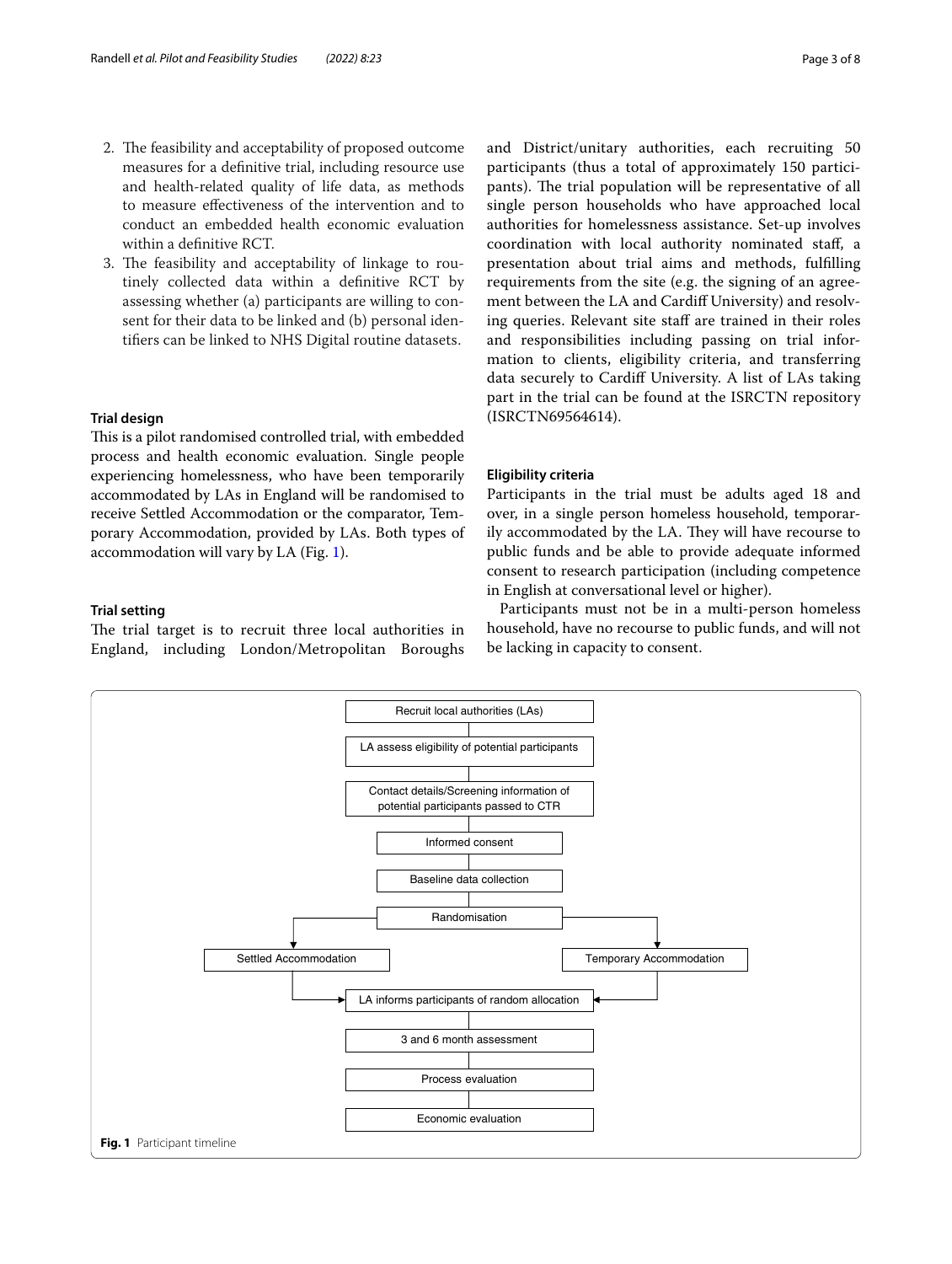#### **Intervention**

Participants will be randomised to either settled or temporary accommodation. Local authorities will use their standard provision of temporary accommodation (e.g. hostels) and will make offers of settled housing with the relevant level of support as they judge appropriate.

Settled housing offered can include private rented sector (PRS) (low and medium support), social housing (low and medium support), and housing frst (high support). High support is provided daily, medium support is once per week, and low support is less than once a week. LAs will administer the type of settled accommodation and level of support, in relation to their own assessments.

The trial team will monitor adherence to housing allocation at the follow-up contact via questionnaires. Additionally, reasons for delays in accessing allocated accommodation and any movement between accommodation (e.g. from temporary accommodation to settled accommodation) from LAs and follow-up questionnaires will be recorded. LAs will receive trial training, where the principles and process of randomisation will be explained. The importance of providing an evidence base on the outcomes associated with settled vs temporary accommodation will also be discussed. LAs will adhere to data management and storage principles (i.e. General Data Protection Regulation, 2016).

# **Outcomes**

Primary outcomes are based on progression criteria:

- 1. Participant recruitment: Percentage of participants approached by LAs, and who are eligible, consent to take part (and thus are willing to be randomised)
- 2. LA recruitment: Number of LAs who entered pilot RCT as a proportion of those approached and who showed some interest.
- 3. Participant retention: Percentage of participants retained at fnal follow-up timepoint as a proportion of those recruited.
- 4. Adherence: LAs adhere to assignment of participant to randomised allocation.

Secondary outcomes:

- 1. Completeness of data collection at 3 and 6-month follow-up:
	- COVID-19 infection.
	- General health as measured by the EuroQol-5 Dimension (EQ-5D) [[6\]](#page-7-5).
	- Mental health as measured by the Generalised Anxiety Disorder assessment (GAD-7) [[7\]](#page-7-6) and

four measures from the Office for National Statistics (ONS-4)  $[8]$  $[8]$ . The ONS-4 captures three types of well-being: evaluative, eudemonic, and afective experience.

- Employment status.
- Income.
- Drug and alcohol use using the AUDIT-C [[9\]](#page-7-8).
- Service access use for mental health.
- Drug and alcohol rehabilitation/service use.
- Healthcare service use.
- Cost-efectiveness (including healthcare and mental health service use, and ofending).
- Housing stability.
- 2. Data linkage: Percentage of participants consenting to data linkage.

# **Sample size**

As this is a pilot RCT to evaluate feasibility and acceptability, we will not undertake a power analysis for sample size. Based on LAs existing caseloads, we anticipate recruiting 50 participants per LA. Therefore, if we successfully recruit three LAs, we anticipate recruiting in the region of 150 participants over a 5-month recruitment period. This pilot RCT will determine response and follow-up rate estimates of efect sizes to inform a power calculation for a defnitive trial if warranted given the progression criteria.

# **Recruitment**

LAs will have eligible participants waiting to be moved as part of the Ministry of Housing, Communities & Local Government (MHLCG) funding for move-on accommodation (Next Steps Accommodation Programme). Eligible participants will be asked for their permission to be contacted by Cardif University staf. A list of potentially eligible participants, along with their contact details, will be passed securely onto the Centre for Trials Research, who will facilitate informed consent and questionnaire completion at each time-point, over the telephone. In addition, for those who decline contact, an anonymous participant identifer will be passed securely onto the Centre for Trials Research with no other personal identifers.

Informed consent will be obtained before data collection takes place. This process will be facilitated by a specially trained member of the trial team, situated within Cardif University and on the delegation log. Only those eligible potential participants, who provide verbal consent to contact, will be contacted for participation in the trial. Signifcant time will be allocated to explaining the trial, as well as informing potential participants of their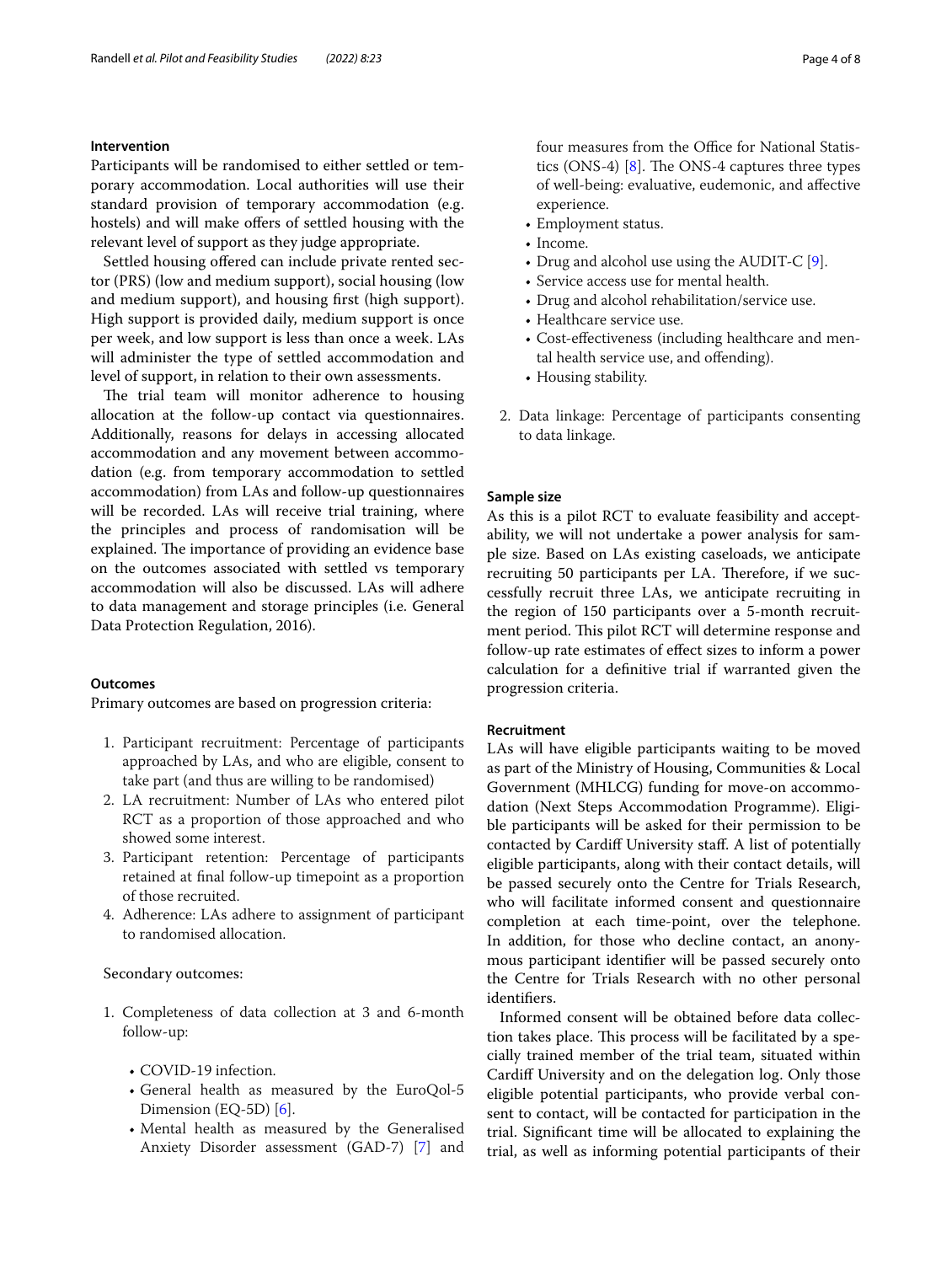rights pertaining to voluntary participation, confdentiality, and anonymity. Potential participants will provide verbal consent to each statement on the consent form. The researcher will only sign off verbal informed consent, if they are satisfed that the potential participant has capacity, understands and agrees to their role within the trial. Participants will then be allocated a unique number (participant identifer). Researchers will re-consent participants utilising an abridged version of the consent process at each follow-up time-point. Informed consent will be obtained separately for the qualitative component of the trial. Participants will be asked to consent to the sharing of their personal data to facilitate data linkage to routinely collected data (e.g. name, date of birth, postcode of last fxed abode). Participants will also be asked for consent to share their anonymised data with researchers within and outside of the UK and to feedback aggregated data to LAs.

# **Randomisation**

Allocation will occur after informed consent and completion of the baseline questionnaire using Qualtrics. The randomisation programme will be prepared in advance for each LA by the Moving On statistician and results communicated to the participating LAs, ensuring a timely allocation of housing to applicants. Randomisation will be on a 1:1 ratio and stratifed (by LA) and constrained by the number of settled accommodation available in each block. Two separate lists for each LA will be constructed; one for individuals consenting to the trial and another for those that decline. Participants will be enrolled into the trial by staff trained in taking consent. Participants will be allocated to receive either the intervention or control and will be informed of their allocation by LA staf.

All parties will be blind to allocation during baseline data collection. It is not possible for Moving On trial participants, trial managers, the intervention delivery team (LA staf), or researchers involved in the process evaluation to be blind to intervention status. However, researchers at outcome data collections will attempt to remain blind to intervention status as will the statistician analysing the primary and secondary outcome data and the health economists undertaking the economic analysis. We will record any instances where allocation becomes apparent to data collectors during their interactions with participants. Potential risks of the intervention to participants are minimal but, in the case where unblinding is necessary, the allocation schedule will be available to researchers either electronically or via the independent Centre for Trials Research (CTR) at Cardif University.

#### **Data collection**

The trial will explore past and current experiences of people experiencing homelessness in relation to a range of life domains. The research team has sought to markedly reduce the number of questions posed and to explore the appropriateness of these questions with someone with lived experience of homelessness. However, personal questions about life experiences are a key part of the questionnaire.

We will make every effort to ensure retention. At enrolment, participants will be asked to provide alternative telephone numbers, email addresses and any other forms of communication that may be helpful to contact them. Researchers will endeavour to build a positive rapport with each participant for subsequent follow-up. Participants will also be emailed/posted vouchers as a reimbursement for their time after each questionnaire. Finally, a third-party text messaging platform (Esendex) will be used to send text messages to participants to keep in touch, or remind them of their follow-up contact.

Participants will be identifed as lost to follow-up unique to a specifc time point (e.g. 3 months) if it is not possible to contact them directly, via an alternative contact the participant provided (e.g. a trusted friend or family member) or via updated details from their LAs after fve attempts for each contact. If they are lost to followup at a given time point then they will be contacted at the next follow-up time point unless they explicitly withdraw from the trial (e.g. lost at 3 months but followed up again at 6 months). This will help improve data completion rates for each time-point.

#### **Data management**

All data will be collected using electronic data capture through a web-based survey designed specifcally for this trial using Qualtrics. Data collection will be through source data provided directly from the LA or participant and entered onto the Qualtrics system database by CTR staff with appropriate restricted access.

#### **Progression criteria**

In accordance with feasibility trial design, the Trial Management Group and independent Trial Steering Committee will assess the feasibility and acceptability of conducting a full-scale efectiveness trial using the progression criteria, based on the primary feasibility objectives of the pilot trial, described in Table [1.](#page-5-0)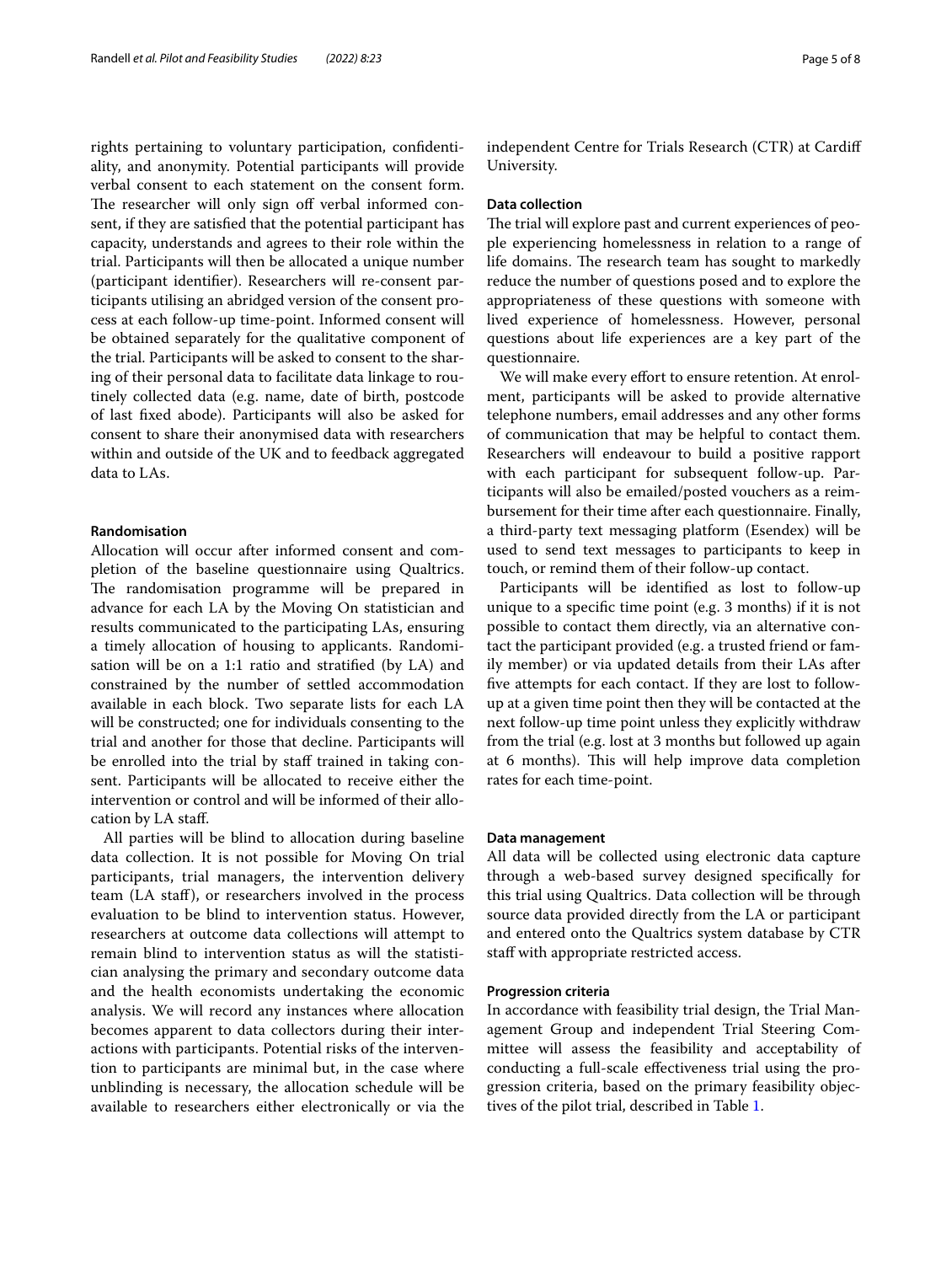<span id="page-5-0"></span>

|  | Table 1 Table of feasibility parameters and criteria for progression to full trial |
|--|------------------------------------------------------------------------------------|
|--|------------------------------------------------------------------------------------|

|                         | Feasibility parameter Method of measurement                                                                                | Progression criteria:<br>green (satisfactory),<br>amber (review), red (fail) |               |         |
|-------------------------|----------------------------------------------------------------------------------------------------------------------------|------------------------------------------------------------------------------|---------------|---------|
|                         |                                                                                                                            |                                                                              | Green Amber   | Red     |
| Participant recruitment | Percentage of participants approached by LAs, and who are eligible and consent (and thus are<br>willing to be randomised). | $>50\%$                                                                      | 30 to <50%    | $<30\%$ |
| I A recruitment         | Number of LAs who entered trial as a proportion of those approached and who showed some<br>interest in taking part.        | $>50\%$                                                                      | 30 to <50%    | $<30\%$ |
| Participant retention   | Percentage of participants retained at final follow-up timepoint as a proportion of those<br>recruited.                    | $>65\%$                                                                      | 50 to $<$ 65% | < 50%   |
| Adherence               | LA adheres to assignment of participant to randomised allocation.                                                          | $>80\%$                                                                      | 50 to <80%    | < 50%   |

Although not progression criteria, fdelity of intervention delivery and adherence of participants will be measured as part of the ongoing process evaluation. Time to move to settled accommodation for participants allocated to the control arm will be examined to determine if there is a diference between the intervention and control arms.

Using the thresholds described in Table [1](#page-5-0), we will assess progression according to a traffic light system (green: all criteria are met, the trial should progress as designed in this pilot; amber: the majority of criteria are met and with adaptations to methods all criteria could be met; red: the minority of criteria are met and the trial should not proceed).

# **Statistical methods**

All data will be analysed and reported in accordance with the 2016 CONSORT Extension Statement for the reporting of pilot and feasibility studies [\[10](#page-7-9)] and SPIRIT recommendations for reporting trials of interventions [\[11](#page-7-10)]. A detailed statistical analysis plan will be written prior to analysis. Statistical analysis will be performed in Stata (version 16 or higher). All analyses will be intention to treat (i.e. participants will be analysed in the groups to which they were randomised, regardless of adherence to the intervention), and missing outcome data will not be replaced (complete case analysis). As this is a feasibility trial, the purpose will be to characterise the participants and generate estimates to inform the planning of the defnitive future trial guided by the primary and secondary outcomes. We will describe allocation as intended and adherence to allocation in both groups, including time to settled accommodation. We will report the diference in outcomes at 3 and 6 months between arms and report alongside 95% confdence intervals. We will report the numbers consenting to linkage and the rate of matching to NHS Digital datasets to explore whether the quality of the personal identifier data is sufficient to undertake a full-scale evaluation.

# **Qualitative analysis**

The trial will include an embedded process evaluation utilising a mixed-methods approach to draw together the qualitative and quantitative data. It will be conducted in accordance with the Medical Research Council's (MRC) guidance  $[12]$  $[12]$ . A framework will be developed with the aim of reporting on each of the process evaluation components (Reach, Recruitment and Retention, Fidelity and Acceptability, Compliance, Contamination and Context) outlined in the MRC guidance. Data sources will be mapped against each of these components and where relevant, data will be triangulated.

We will seek to understand diferences in approaches taken by the LAs, as well as implementation barriers and facilitators, sustainability and scalability of the  $intervention(s)$ , and mechanism of change. The interventions are based on a Theory of Change whereby participants receiving stable accommodation will experience a reduced risk of COVID-19 infection through being more isolated and will remain stably housed. At least six people will be interviewed per LA—three service users and three staf. We will undertake a thematic content analysis of the qualitative data, in which emergent themes will be identifed and organised into an analytic framework. We will explore the mechanism(s) of effect—linked to the theories of change.

# **Cost‑efectiveness analysis**

Cost implications of diferent housing models and outcomes will be assessed. The Ingredients method  $[13]$  will be used, with a societal perspective and a time horizon comprising the duration of the trial. We will follow advice outlined by the Green Book [\[14](#page-7-13)] on economic evaluations. Economic analysis will be conducted by Alma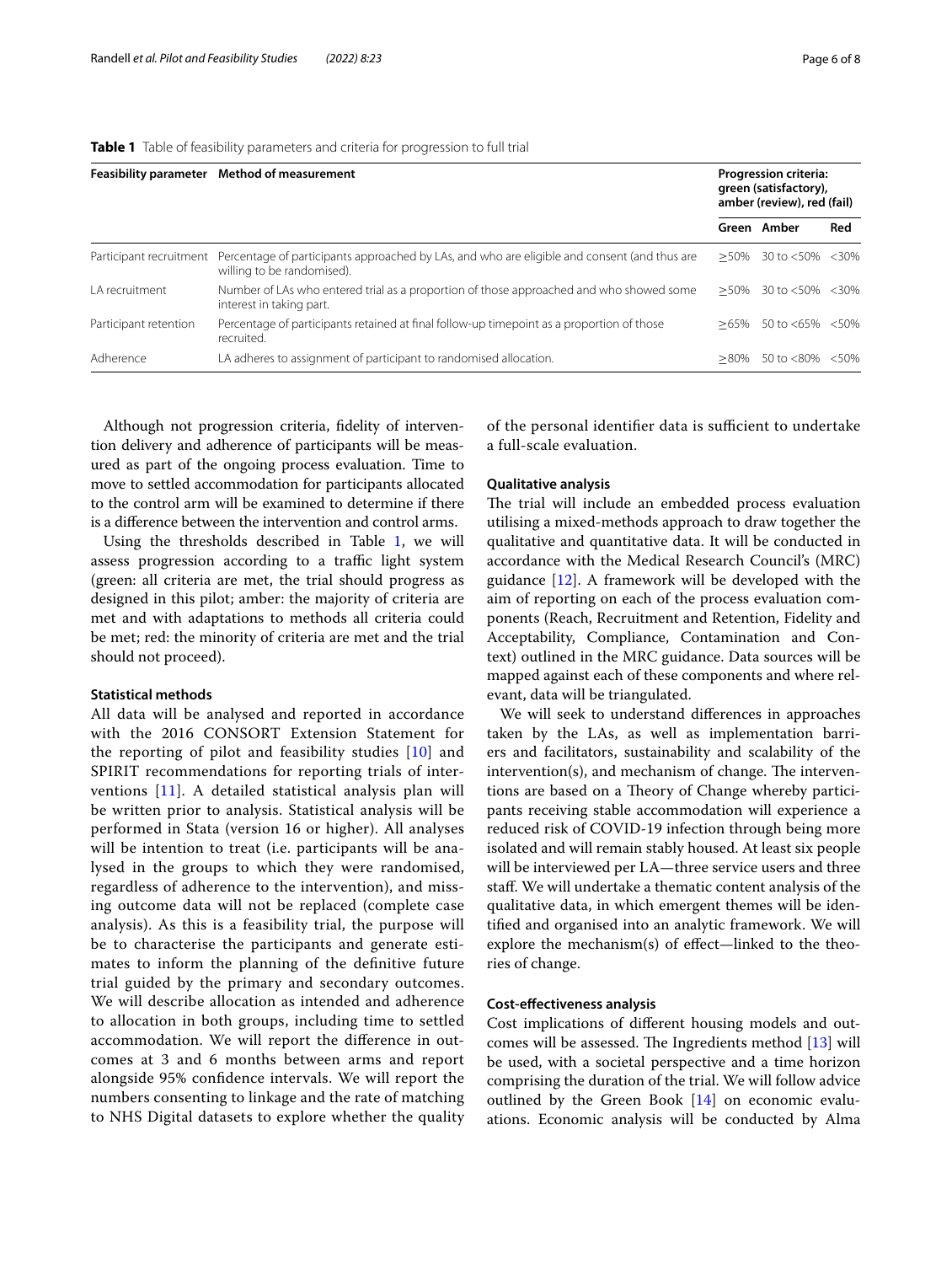economics and data linkage may be sought to ascertain service use between the randomised groups.

#### **Oversight and monitoring**

A Trial Management Group (TMG) will include the chief investigators, co-applicants, collaborators, trial manager, data manager, statistician, and administrator. The TMG will meet approximately every 6 weeks throughout the course of the trial. Members will be required to sign up to the remit and conditions as set out in the TMG Charter.

The Trial Steering Committee (TSC) will meet approximately every 6 months and will comprise of an independent chairperson, two independent members and a participant representative with lived experience. Members will provide independent oversight of the trial and including matters relating to participant safety and data quality. A charter will outline the remit and conditions of the Trial Steering Committee, which members will be required to sign. Given the low-risk nature of the trial we will ask the TSC to act as Data Monitoring Committee (DMC).

#### **Adverse event reporting and harms**

The risk of adverse events and serious adverse events relating to or attributed to the intervention are unlikely, as housing allocations are standardly provided whether or not the participant enters the trial. However, a safeguarding procedure will outline how the trial team manage safeguarding issues arising from conducting the trial questionnaires or interviews, including guidance on ofering support in situ, as well as managing situations where an individual is at risk of harm. Participants will be advised that, should any serious concerns about their safety be raised, the local authority and/or police will be informed.

#### *Participant safety*

Where participants at risk of immediate harm, or who self-report any safeguarding concerns, the researchers will ensure participant wellbeing and appropriate services are made available. The researcher will then report this immediately (i.e. within 24 h of the event) by completing a 'Notifcation of Participant Safeguarding Form' to document the event, who will then establish best course of action based on the safeguarding concern. The form will then be reviewed and signed off by the trial Chief Investigator (or delegate) based on subsequent action that was taken.

All trial participants will receive a resource sheet with relevant services/resources in case any questions cause distress. The data manager will provide a written report of safeguarding issues during team meetings (and within 24 h of knowledge of the event) to the trial Chief Investigator (or delegate).

#### *Researcher safety*

Researchers will raise any concerns regarding their safety and well-being, with a member of the research team. Regular and routine supervisory meetings will monitor the impact of questionnaires and interviews on researchers' wellbeing.

# **Ethics**

Signifcant protocol amendments and modifcations will be communicated to all relevant parties in line with CTR Standard Operating Procedures and by adhering to regulatory ethical principles. Participants will be informed of the complaints procedure in the Participant Information Sheet. The Chief Investigator, local investigators, and coordinating centre do not hold insurance against claims for compensation for injury caused by participation in a trial and they cannot offer any indemnity.

# **Confdentiality**

Participants will be fully informed of ethical and data protection principles pertaining to confdentiality, including how their information is stored, managed, and shared in accordance with the General Data Protection Regulation 2016, and limits of confdentiality when managing safeguarding concerns.

# **Dissemination**

Following completion of the trial, a final report will be submitted to UKRI. We will submit our fndings in high-quality, peer-reviewed journals and present results at national and international conferences. To ensure impact, we will disseminate fndings to key stakeholders through the Centre for Homelessness Impact. A publication policy will be drafted and approved by the TMG. Trial fndings will be fed back to participating local authorities in a debrief session and via a visual output (infographic or video) to participants.

# **Discussion**

This trial will address feasibility questions associated with progression to a fully powered efectiveness trial of models of housing to reduce risk of COVID-19 infection and homelessness.

This is a unique opportunity to implement a pilot randomised controlled trial design. This research will provide a pathway to development of a larger scale trial and has the potential for guiding future policy.

#### **Trial status**

#### *Protocol*

This manuscript has been drafted according to Version  $4.0$  (May 6, 2021) of the trial protocol. The protocol has been written according to the SPIRIT (Standard Protocol